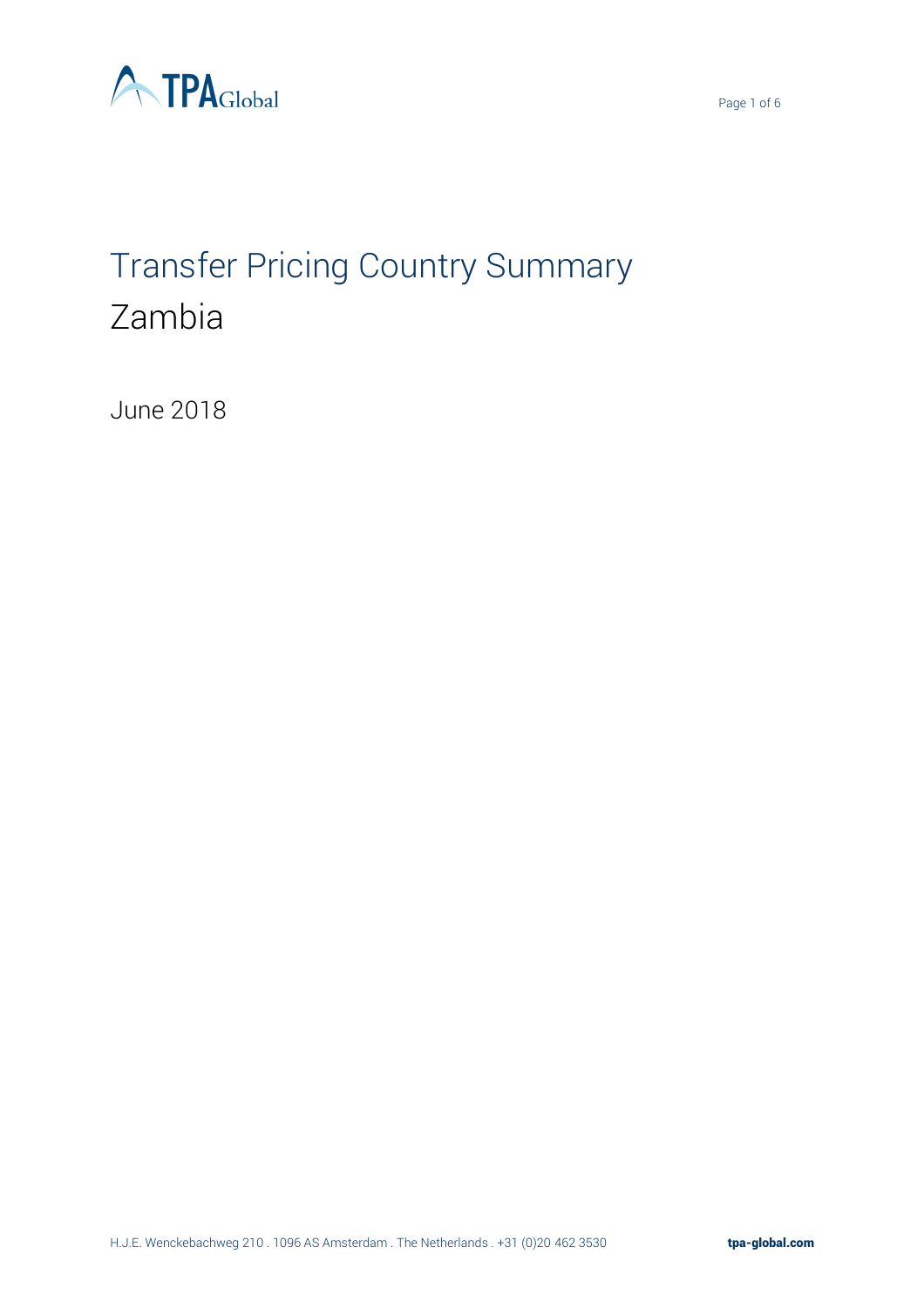

## Legislation

### Existence of Transfer Pricing Laws/Guidelines

The Zambian transfer pricing rules apply to related party transactions both domestically and crossborder.

The legislative basis for the Zambian transfer pricing rules is Section 97 (A-D) of the Income Tax Act (Chapter 323 of the laws of Zambia) ("Act"), read with the Income Tax (Transfer Pricing) Regulations of 2000, as amended by the Income Tax (Transfer Pricing) (Amendment) Regulations 2018, published on 6 April 2018.

The amended regulations ("Regulations"), incorporate many of the OECD's recommendations in respect of BEPS Actions 8-10, including the requirement to prepare transfer pricing documentation, rules governing the application of the arm's length principle, and a new safe harbor in relation to low value add intra-group services.

The Regulations are to be interpreted consistently with the OECD Guidelines and the United Nations Practical Manual on Transfer Pricing for Developing Countries. In the case of conflict between these documents and the Regulations however, the Regulations prevail.

On 14 December 2017, the OECD announced that Zambia has joined the inclusive framework on BEPS.

#### Definition of Related Party

The threshold for application of the transfer pricing regulation is 50% participation by a person/corporate entity, directly or indirectly in the management, control or capital of a second person/corporate body at a point in time.

#### Transfer Pricing Scrutiny

The level of scrutiny in respect of cross-border transactions generally, is high.

#### Transfer Pricing Penalties

Zambia does not have specific transfer pricing penalties. The penalties enshrined in the Act generally apply on transfer pricing cases as well.

Thus, persons guilty of tax offences against the Act are liable for an imprisonment term not exceeding 12 months; and or to a fine; except otherwise another penalty are prescribed by the Commissioner-General.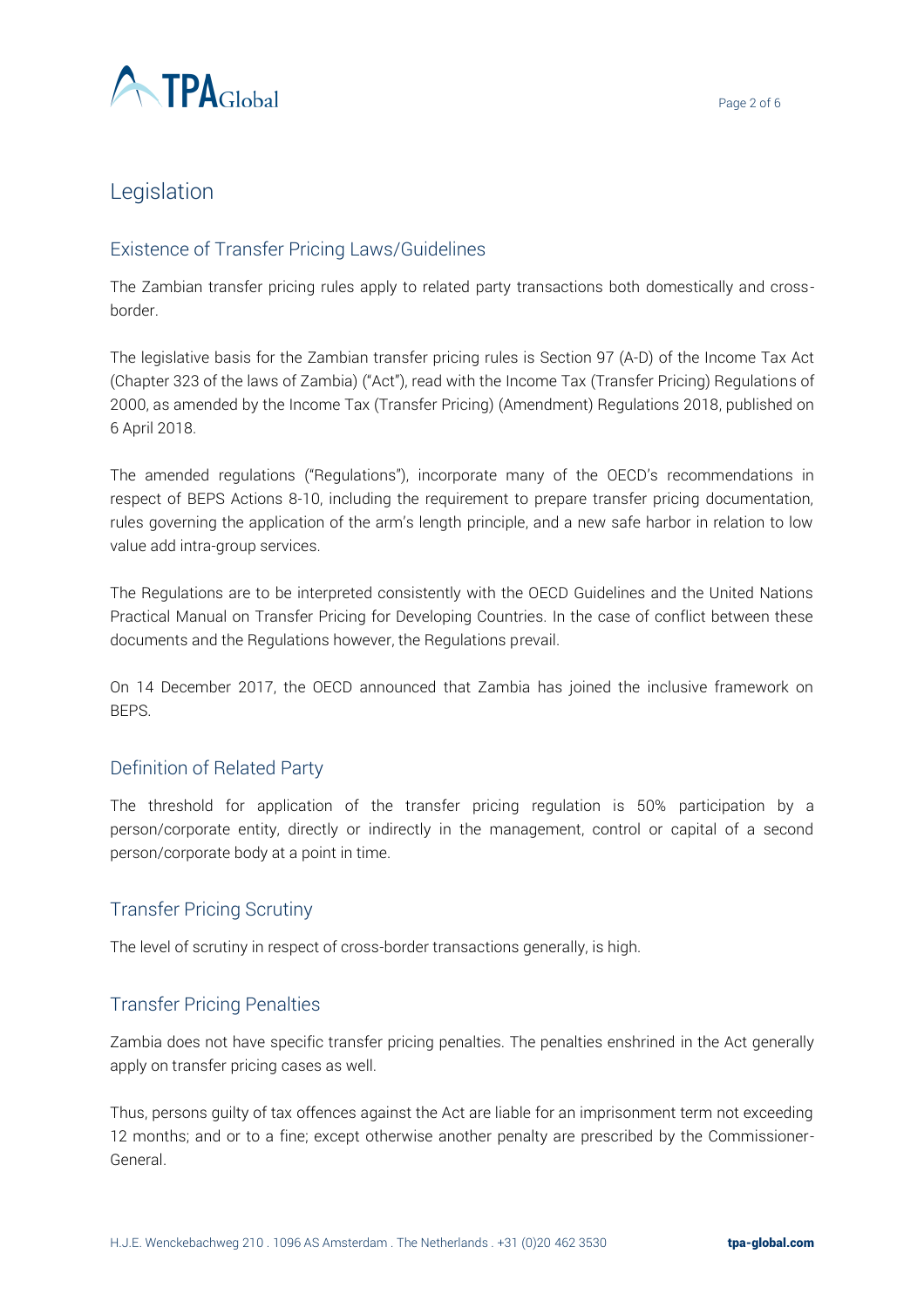

Generally, penalties ranging from 17.5% to 35% for incorrect return may be charged on understated income amount.

Furthermore, late payment of tax (on mineral as well) is penalized by a fine of 5% per month of the amount due, plus an interest assessed on the outstanding tax payable at the Bank of Zambia discount rate plus 2% surcharge. Fraudulent filing of tax returns is fined at a rate of 52.5% of the amount.

## Advance Pricing Agreement (APA)

There is no provision for Advanced Pricing Agreements in the Act. However, a taxpayer may consult the tax authorities regarding the interpretation or application of any provisions in the Income Tax Act.

#### Safe Harbors

The Regulations provide for a safe harbor in respect of low value added services, of cost plus 5%, provided that the service charge is based on an appropriate cost allocation method.

Thin capitalization rules exist in relation to mining companies and limit interest deductions where such companies have a debt to equity ratio exceeding 3 to 1.

## Documentation And Disclosure Requirements

#### Tax Return Disclosures

The corporate income tax return requires disclosure of whether the taxpayer entered into any related party transactions during the year. If this is answered in the affirmative, significant disclosure of the nature and value of the related party transactions is required.

#### Level of Documentation

In terms of the Regulations, a person participating in a controlled transaction is required to prepare, on an annual basis, contemporaneous documentation (defined as documentation which is generated when a person is developing or implementing a controlled transaction), which is to be provided to the revenue authority upon request.

The structure and content required for such contemporaneous documentation is based on the local file template in Annex II to Chapter V of the OECD Guidelines, with some additional specific requirements regarding budgets and financial estimates.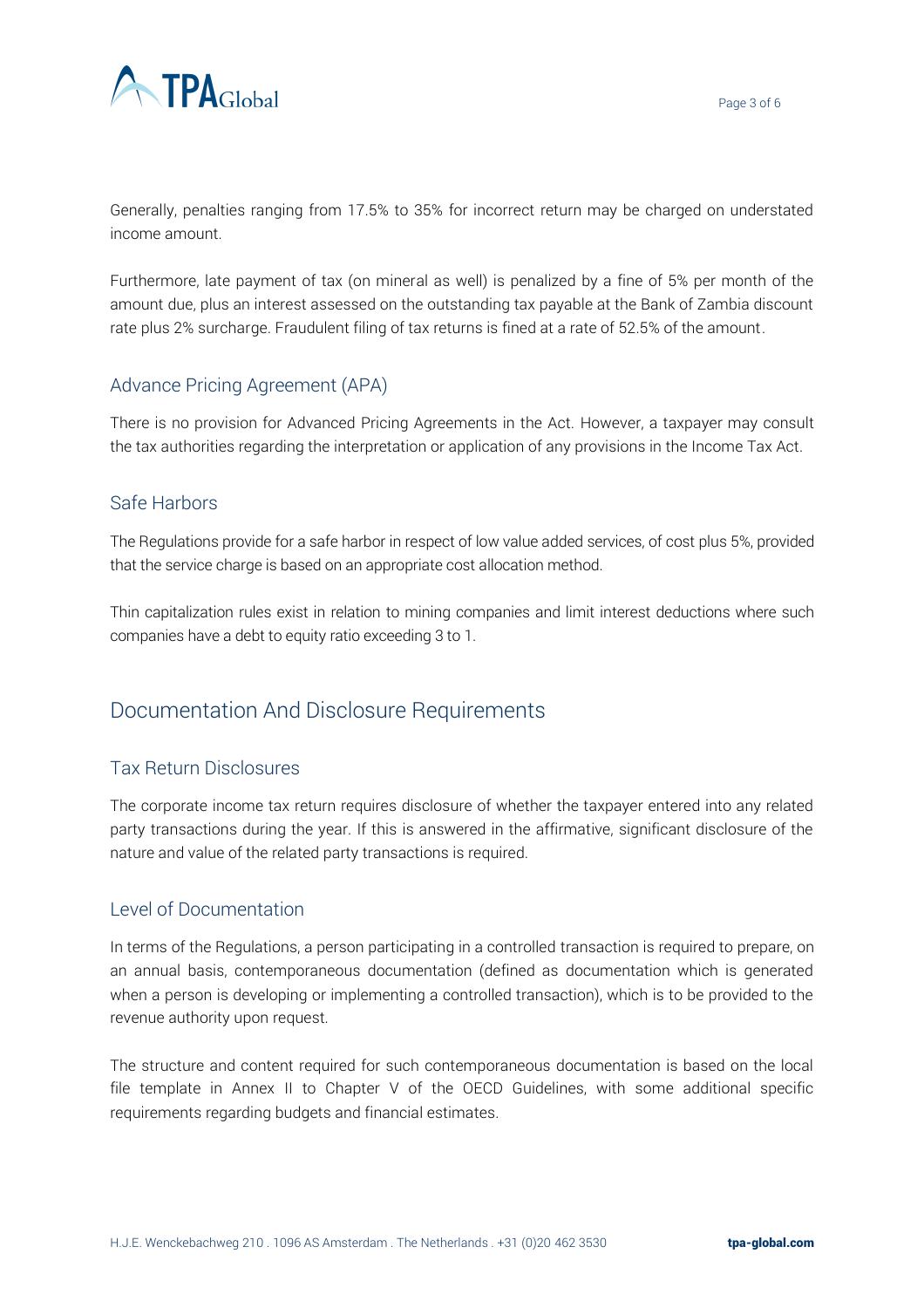



#### Record Keeping

In addition to the contemporaneous documentation, a person who engages in a controlled transaction is required to maintain certain information regarding the transaction, the associated person and the transfer pricing method used. The structure and content of such information largely follows the master file template in Annex I to Chapter V of the OECD Guidelines.

#### Language for Documentation

Documentation should be in English. Where a document required for purposes of the Regulations is not in English, the person required to submit it shall, at the person's own expense, produce a translation in English, prepared and certified by a translator before a Notary Public.

#### Small and Medium Sized Enterprises (SMEs)

The requirement to prepare contemporaneous documentation does not apply to a person whose annual turnover is less than 20 million Kwacha in any charge year, however this exemption does not apply to MNEs.

#### Deadline to Prepare Documentation

As discussed above, the contemporaneous documentation is to be made available upon request. No specific deadline exists, however in terms of the definition of "contemporaneous documentation" the documentation relates to the development and implementation of a controlled transaction and it is therefore advisable that such documentation be in place by the time a controlled transaction is implemented.

The record-keeping information is required to be prepared by the due date of the annual return submission, but is not required to be submitted with the return. Such information must, however, be submitted within thirty days from date of a written request by the Commissioner-General. Failure to provide such information is an offence, subject to the penalty provisions under the Income Tax Act.

## Statute Of Limitations

The time limit for any deliberate or negligent filing of the tax return or furnishing of tax documentation as requested by the commissioner general is 6 years after the date of commission of the offence.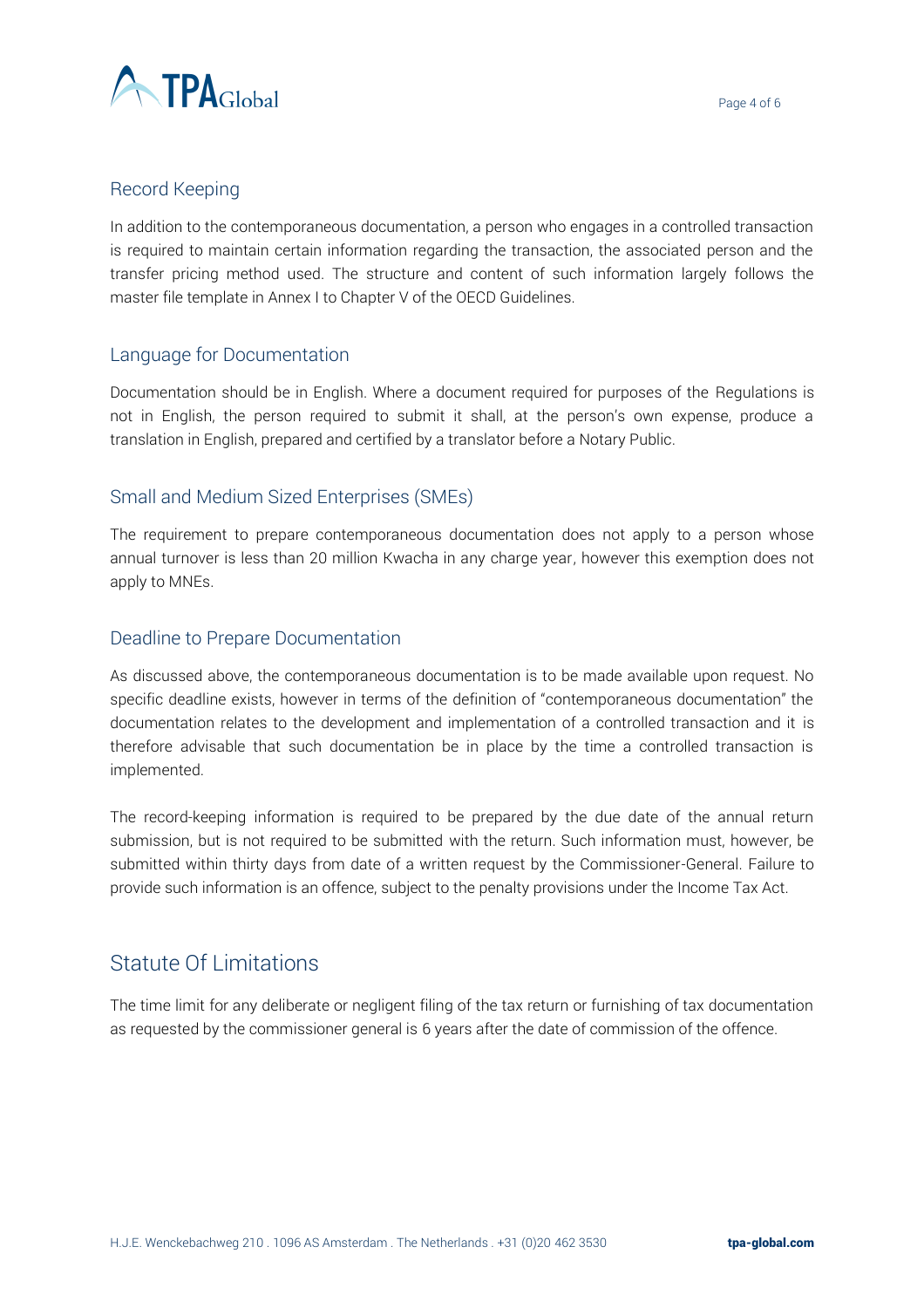

## Transfer Pricing Methods

As aforementioned, the Zambian Revenue Authority has embraced the OECD Transfer Pricing international standards – the Arm's Length Principle. She also adopted the 5 OECD transfer pricing methods:

- the comparable uncontrolled price method;
- resale price method;
- cost plus method;
- transactional net margin method;
- transactional profit split method.

It is noted that the application of the CUP method in relation to the acquisition of new or used assets from non-connected persons resident outside Zambia, is subject to specific documentary requirements in relation to the supply chain, including invoices and delivery notes.

Other transfer pricing methods may be applied, in case it can be established that:

- none of the methods can be reasonably applied to determine arm's length conditions for the controlled transaction; and
- such other method yields a result consistent with that which would be achieved by independent persons engaging in comparable uncontrolled transactions under comparable circumstances.

The approval of the Commissioner-General is required in order to apply such non-standard transfer pricing methods.

## Comparables

In practice, when an audit commences, the audited company is ordered to provide transfer pricing documentation. The Zambian Revenue Authorities in a bid to reassess the company's taxable income generally prefer the company under investigation provide comparables to substantiate her transfer price. She then assesses the comparables provided and thus determines its arm's length nature; and or negotiates with the controlled company accordingly.

An uncontrolled transaction is comparable to a controlled transaction within the meaning of Section 97A of the Act when:

there are no significant differences between that uncontrolled transaction and a controlled transaction that could materially affect the financial indicator being examined under the appropriate transfer pricing method; or